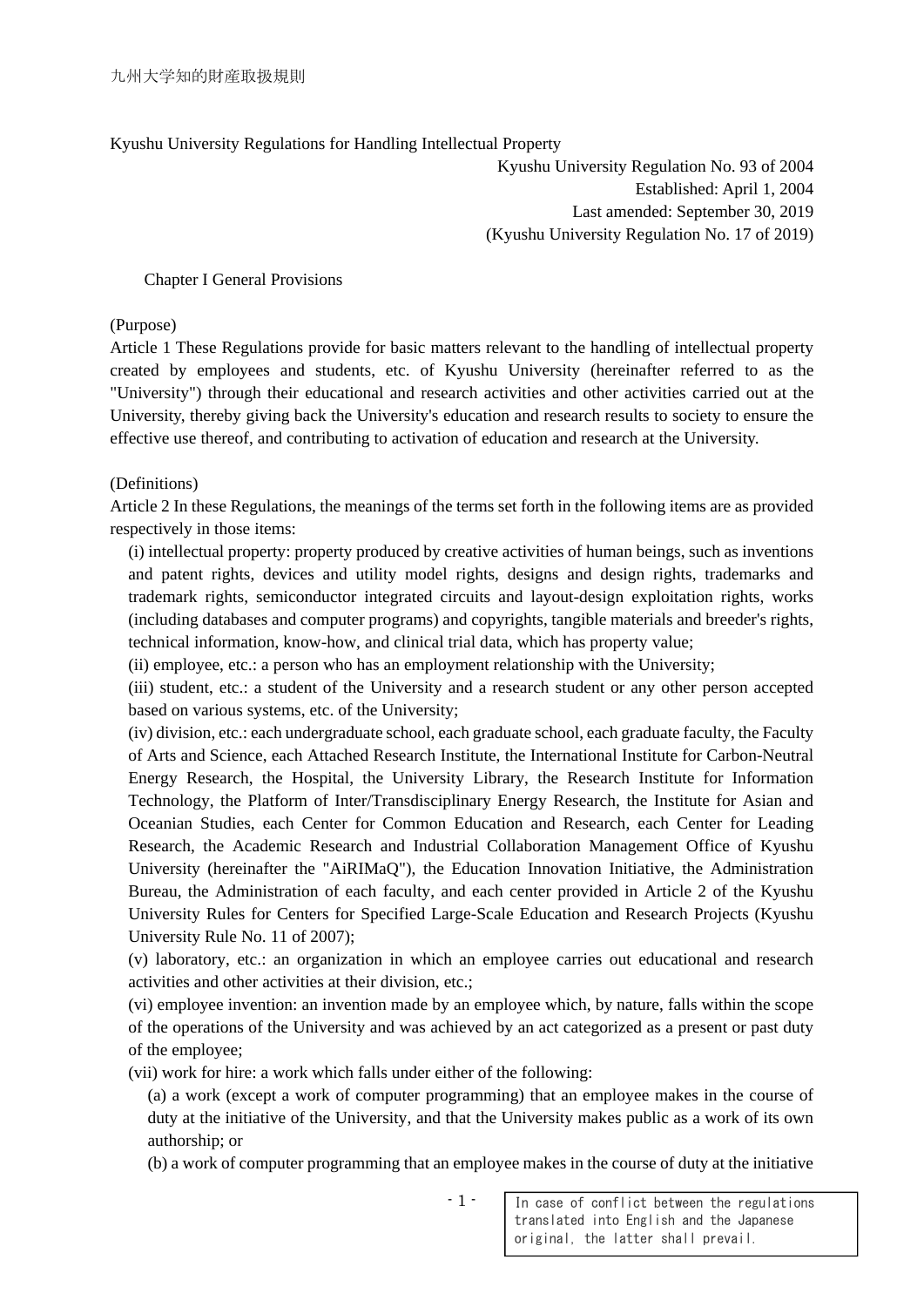of the University;

(viii) work related to employee's duty: a work created by an employee which, by nature, falls within the scope of the operations of the University and was achieved by an act categorized as a present or past duty of the employee, excluding one which falls under work for hire;

(ix) tangible materials: tangible materials, such as compounds, plants, human samples, animals, algae, microorganisms, genes, proteins, and antibodies (in the case of tangible materials that can be reproduced or propagated, including their reproduction or offspring), made by an employee in the course of research activities at the University or made by a student, etc. as part of research activities based on an employee's guidance, which have scientific value, property value or any other equivalent value;

(x) know-how: generally unknown technical information with property value, which is kept secret and is retained in an identifiable and distinguishable form;

(xi) know-how for hire: know-how created by an employee in the course of duty following specific instructions given by the University in advance;

(xii) know-how related to employee's duty: know-how created by an employee which, by nature, falls within the scope of the operations of the University and was achieved by an act categorized as a present or past duty of the employee, excluding one which falls under know-how for hire;

(xiii) know-how exploitation right: a collective term referring to a right to use know-how, right to disclose know-how to a third party, and right to license know-how; and

(xiv) clinical trial data: records, such as data, obtained in an investigator-initiated clinical trial through administration of a medicinal remedy and the use of trial equipment for a research subject, and all materials and any other outcomes with property value in scientific and industrial terms created based on the investigator-initiated clinical trial, including outcomes which have been obtained by an organization entrusted by the University to conduct investigator-initiated clinical trial (hereinafter

referred to as an "entrusted organization") and which are to belong to the University under a contract. (2) The specific handling and other necessary matters relevant to items (vii) and (viii) of the preceding paragraph are provided by the Kyushu University Detailed Regulations for Implementation of Handling Works (Kyushu University Detailed Regulation No. 2 of 2015).

#### (Management and Use)

Article 3 (1) In principle, intellectual property which belongs to the University (excluding tangible materials and breeder's rights, and clinical trial data) is managed and used by the AiRIMaQ.

(2) In principle, tangible materials and breeder's rights which belong to the University are managed and used by the Kyushu University Material Management Center (hereinafter referred to as the "MMC"). Tangible materials for which the provision of a library and database is necessary are used by the MMC. (3) In principle, clinical trial data which belongs to the University is managed and used by the Kyushu University Hospital.

Chapter II Inventions and Patent Rights

# (Notification)

Article 4 (1) When an employee has made an invention, the employee must promptly notify the Director of the Academic Research and Industrial Collaboration Management Office of Kyushu University (hereinafter referred to as the "Director of the AiRIMaQ"), using a form provided separately.

(2) It is prohibited for any employee to file a patent application or transfer a right to the grant of a patent (including a similar right in a foreign country and a right of priority under the Paris Convention; the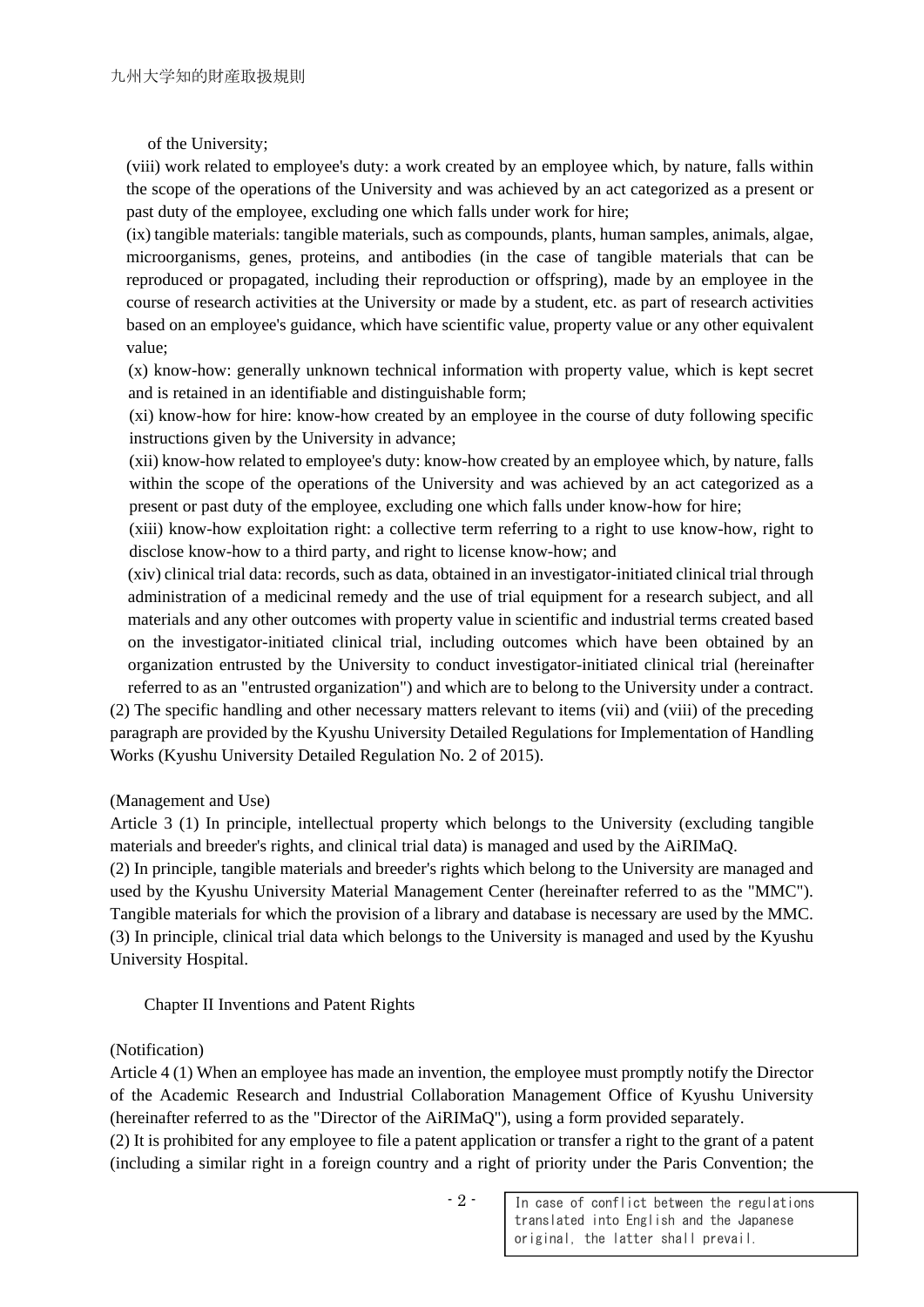same applies hereinafter) (hereinafter referred to as "filing of a patent application, etc.") independently, without making the notification referred to in the preceding paragraph.

#### (Approval of Employee Invention)

Article 5 (1) If the Director of the AiRIMaQ receives the notification referred to in paragraph (1) of the preceding Article, the Director shall consult the Intellectual Property Evaluation Meeting consisting of members such as internal relevant persons and outside experts (hereinafter referred to as the "Evaluation Meeting") as to the approval of an employee invention.

(2) If the Evaluation Meeting is consulted as referred to in the preceding paragraph, it shall promptly deliberate on the approval of an employee invention according to the criteria provided separately by the Evaluation Meeting, and report the result of the deliberation to the Director of the AiRIMaQ.

(3) The Director of the AiRIMaQ shall promptly decide on the approval of an employee invention while paying respect to the report referred to in the preceding paragraph, and give notice of the decision to the person who made the notification of the invention.

#### (Succession to Right)

Article 6 In principle, the University shall succeed to the right to the grant of a patent for an employee invention made by an employee; provided, however, that this does not apply if it is decided that the University does not succeed to the right pursuant to the provisions of the following Article.

# (Decision on Succession to Right)

Article 7 (1) With regard to an invention approved as an employee invention pursuant to Article 5, the Director of the AiRIMaQ shall consult the Evaluation Meeting as to whether or not the University needs to succeed to the right to the grant of a patent for the invention and matters necessary for filing a patent application (hereinafter referred to as the "succession to right, etc.").

(2) If the Evaluation Meeting is consulted as referred to in the preceding paragraph, it shall promptly deliberate on the succession to right, etc. according to the criteria provided separately by the Evaluation Meeting, and report the result of the deliberation to the Director of the AiRIMaQ.

(3) The Director of the AiRIMaQ shall promptly decide on the succession to the right, etc. while paying respect to the report referred to in the preceding paragraph, and give notice of the decision to the person who made the notification of the invention.

(4) Notwithstanding the provisions of paragraphs (1) and (2), if it is necessary to decide on the succession to right, etc. immediately because the publication, etc. of the relevant invention is close at hand or for other reasons, the Director of the AiRIMaQ may make a decision without following the consultation with the Evaluation Meeting.

# (Procedure for Transfer to University)

Article 8 If the University succeeds to the right to the grant of a patent pursuant to the preceding Article, an employee must promptly submit to the President an instrument of transfer and other documents that the University will need, using forms provided separately.

# (Procedures for Filing Application, etc.)

Article 9 (1) The AiRIMaQ shall conduct procedures for filing a patent application (including an international application), responding to office actions, and maintaining a patent right with regard to an invention for which it is decided that the University succeeds to the right to the grant of a patent pursuant to the provisions of Article 7 (hereinafter referred to as "filing of an application, etc."), and the employee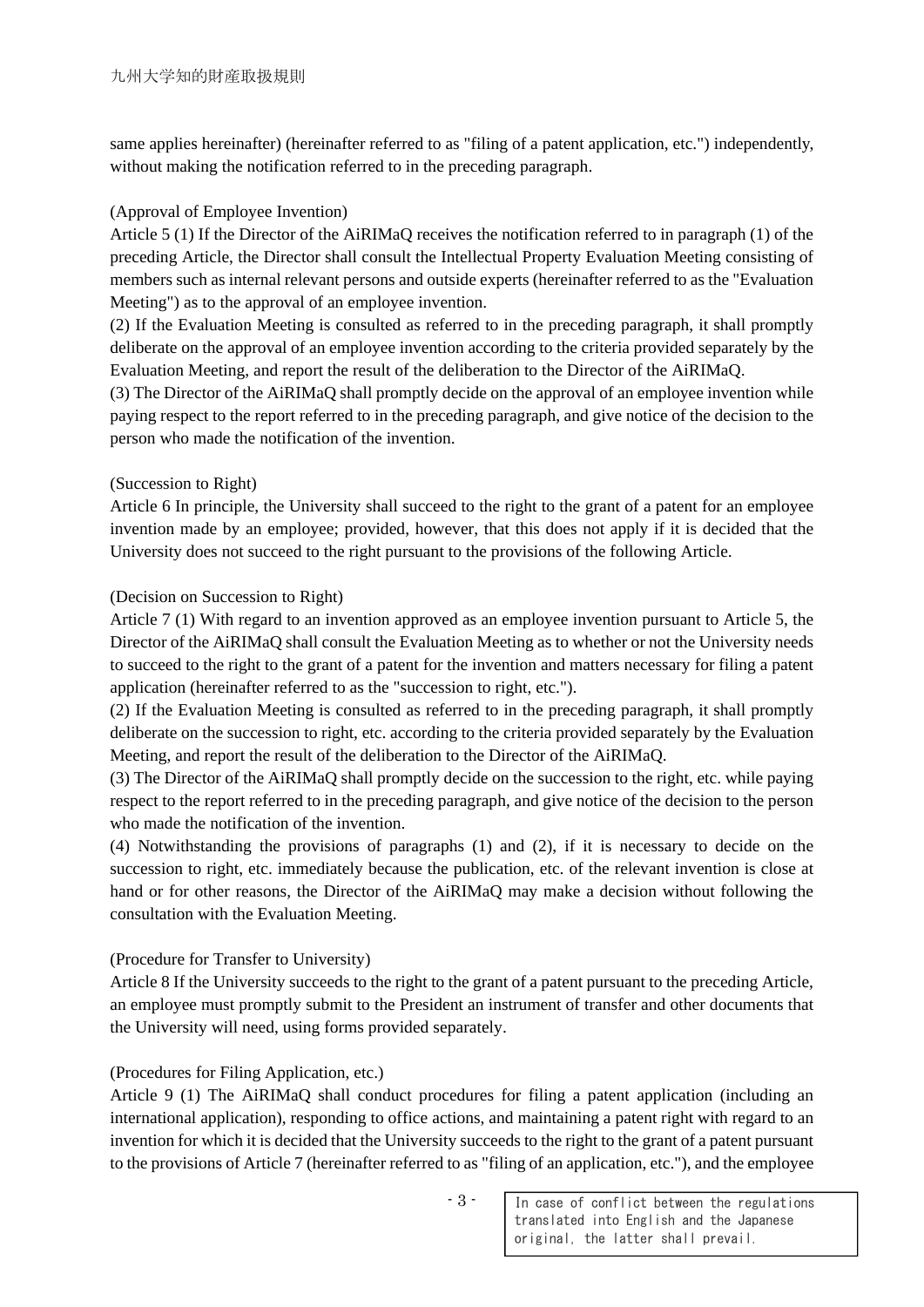who made the invention shall cooperate with these procedures as necessary. The expenses required for the procedures for filing of an application, etc. are paid from the University's budget managed by the AiRIMaQ in principle.

(2) If the University files a patent application jointly with a private organization or other related organization (hereinafter referred to as "private organization, etc."), it shall conclude a joint patent application agreement with the private organization, etc. in principle.

# (Waiver of Right)

Article 10 With regard to a patent right (including a right to the grant of a patent; hereinafter referred to as a "patent right") retained by the University, if the Director of the AiRIMaQ determines that it is no longer necessary for the University to retain the patent right due to adequate grounds, the University may waive the patent right based on the decision of the Director of the AiRIMaQ, following the consultation with the Evaluation Meeting.

# (Compensation for Inventor)

Article 11 Compensation for an inventor is provided by the Kyushu University Detailed Regulations for Implementation of the Regulations for Handling Intellectual Property (Kyushu University Detailed Regulation No. 1 of 2015).

# (Handling after Separation from Employment)

Article 12 (1) If an employee, after separation from employment (including transfer to other organizations), conducts the filing of a patent application, etc. based on the results of the research carried out during their term of office at the University, the employee must notify the Director of the AiRIMaQ in advance.

(2) If the Director of the AiRIMaQ receives the notification referred to in the preceding paragraph, the Director shall deliberate with relevant organizations, etc. as to the handling of the filing of a patent application, etc. as necessary.

(3) The University licenses a patent right to the organization to which the employee who has separated from employment belongs, based on the Licensing Policy for Kyushu University Patents (effective as of October 1, 2015).

#### (Application Mutatis Mutandis)

Article 13 (1) The provisions of Article 4 to the preceding Article apply mutatis mutandis to the handling of devices and utility model rights, designs and design rights, and semiconductor integrated circuits and layout-design exploitation rights.

(2) In the application mutatis mutandis referred to in the preceding paragraph, these Regulations apply to layout-design exploitation rights on the assumption that layout-design exploitation rights originally belong to employees who have created semiconductor integrated circuits with regard to the creation of layout-designs in the course of the duty provided in Article 5 of the Act on the Circuit Layout of Semiconductor Integrated Circuits (Act No. 43 of 1985).

#### Chapter III Trademarks and Trademark Rights

# (Handling)

Article 14 Matters necessary for handling applications for trademark registration and trademark rights are provided by the Kyushu University Rules for Handling Trademarks (Kyushu University Rule No.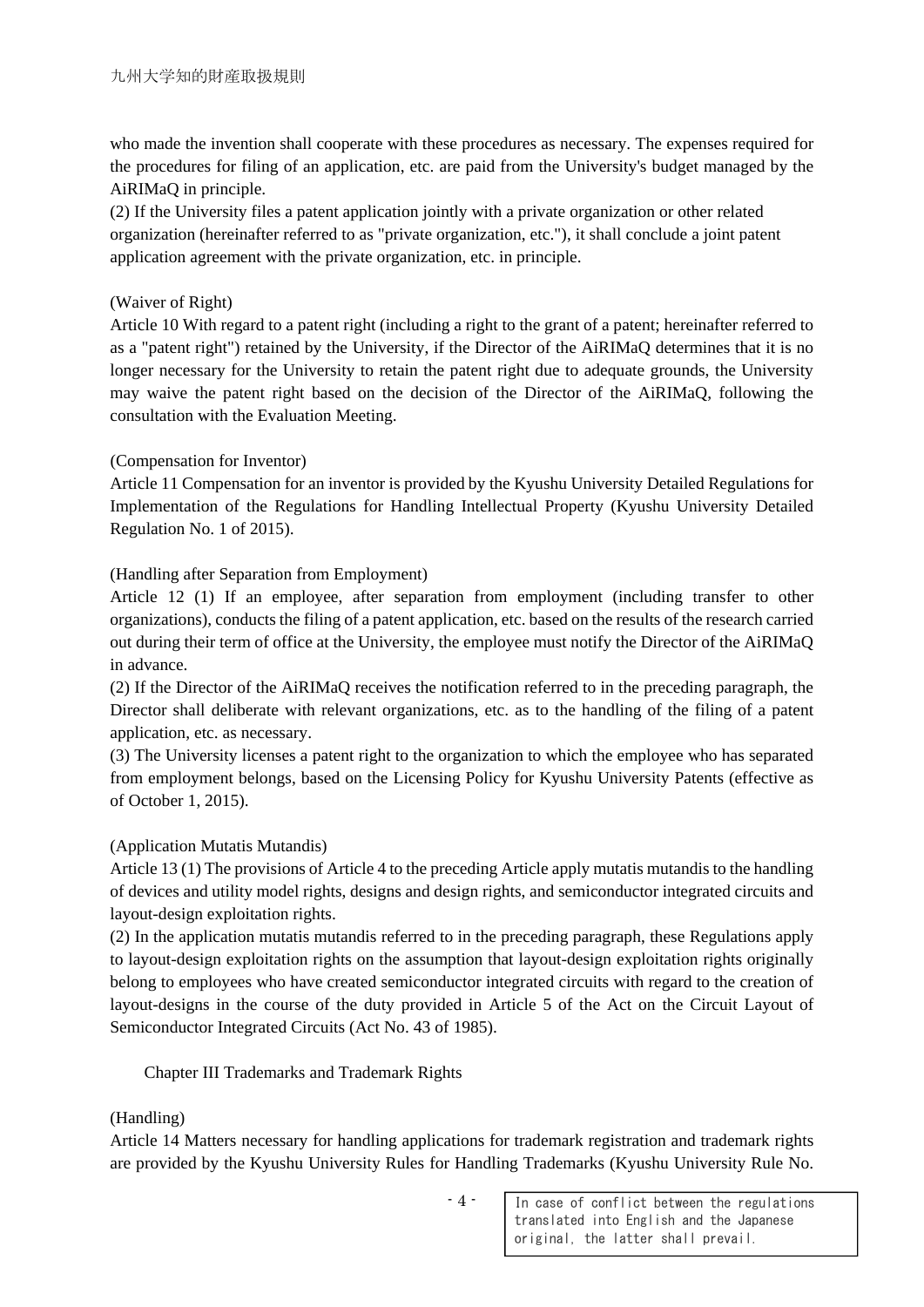# 42 of 2013).

Chapter IV Works and Copyrights

# (Ownership of Rights)

Article 15 (1) In principle, the University shall succeed to copyrights for databases and computer programs (hereinafter referred to as "databases, etc.") which fall within the scope of works related to employee's duty.

(2) Succession becomes effective when an employee or a student, etc. submits an instrument of transfer and other necessary documents to the President pursuant to the provisions of Article 19.

(3) Copyrights for works that fall within the scope of works for hire originally belong to the University.

(4) In principle, copyrights for works that fall under neither paragraph (1) nor the preceding paragraph belong to the authors.

# (Management)

Article 16 (1) Matters necessary for the management of works for hire are provided by the Kyushu University Detailed Regulations for Implementation of Handling Works (Kyushu University Detailed Regulation No. 2 of 2015).

(2) A database, etc. is managed by the author of the database, etc.

# (Notification)

Article 17 The manager of works for hire and databases, etc. (hereinafter referred to as "works for hire, etc.") must notify the Director of the AiRIMaQ, using a form provided separately, if any of the works for hire, etc. falls under any of the following items:

(i) if the manager seeks to take such action as granting a license for the work for hire, etc. to a party outside the University;

(ii) if the manager is requested by a party outside the University to take such action as granting a license for the work for hire, etc.; or

(iii) if the work for hire, etc. becomes relevant to any intellectual property that belongs to the University.

# (Decision on Succession to Copyright for Database, etc.)

Article 18 (1) If the Director of the AiRIMaQ receives the notification referred to in the preceding Article with regard to a database, etc., the Director shall consult the Evaluation Meeting as to whether or not the University needs to succeed to the copyright for the database, etc.

(2) If the Evaluation Meeting is consulted as referred to in the preceding paragraph, it shall promptly deliberate on the succession to the copyright according to the criteria provided separately by the Evaluation Meeting, and report the result of the deliberation to the Director of the AiRIMaQ.

(3) The Director of the AiRIMaQ shall promptly decide on the succession to the copyright while paying respect to the report referred to in the preceding paragraph, and give notice of the decision to the person who made the notification of the database, etc.

# (Procedure for Transfer to University)

Article 19 If the University succeeds to the copyright for a database, etc. based on the result of the deliberation referred to in the preceding Article, an employee or a student, etc. must promptly submit to the President an instrument of transfer and other documents that the University will need, using forms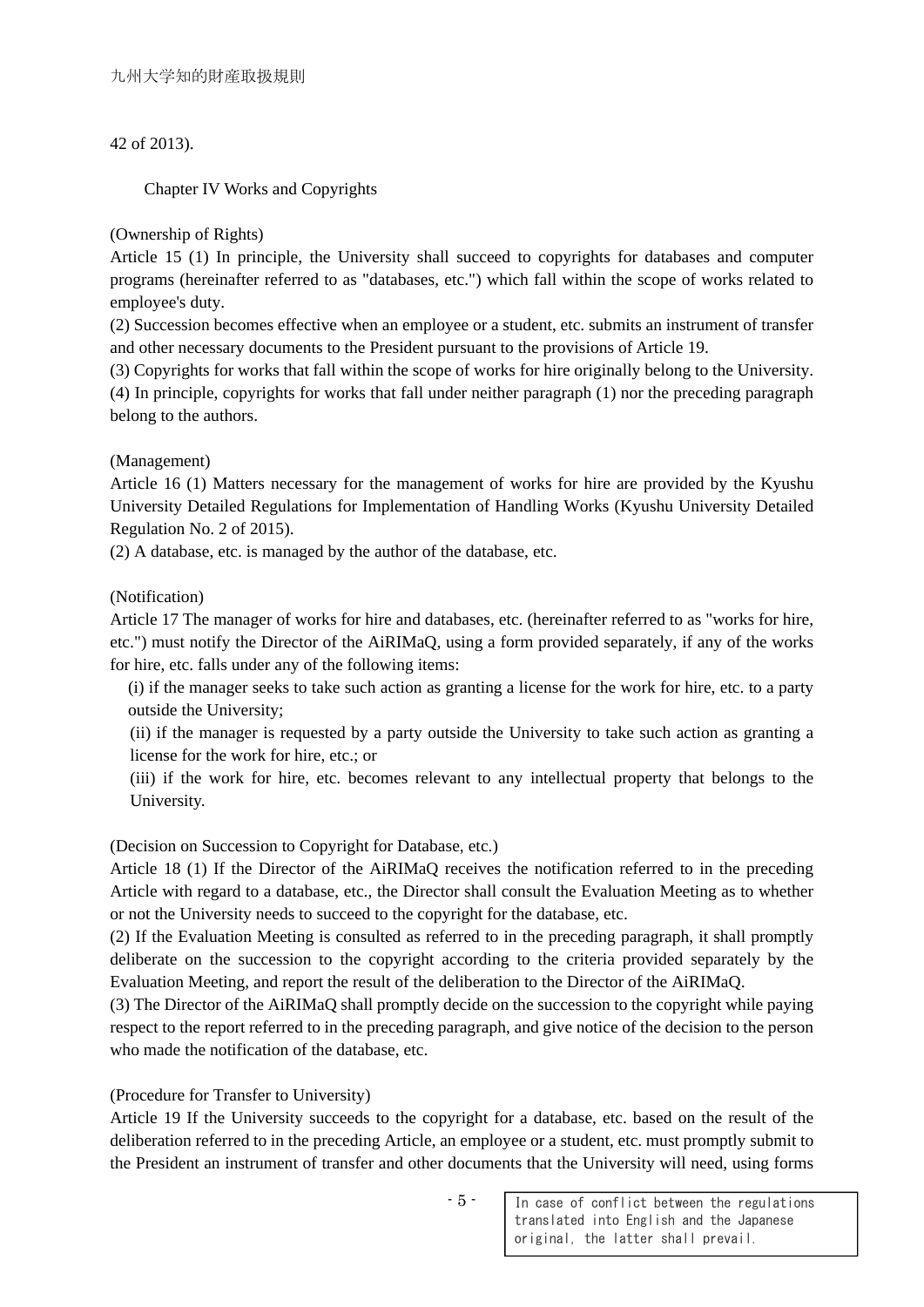#### provided separately.

# (Waiver of Copyright)

Article 20 With regard to a copyright retained by the University, if the Director of the AiRIMaQ determines that it is no longer necessary for the University to retain the copyright due to adequate grounds, the University may waive the copyright based on the decision of the Director of the AiRIMaQ, following the consultation with the Evaluation Meeting.

# (Application Mutatis Mutandis)

Article 21 The provisions of Articles 11 and 12 apply mutatis mutandis to the handling of works and copyrights.

Chapter V Tangible Materials Created as Research and Development Results

# (Ownership of Rights)

Article 22 (1) In principle, rights for tangible materials and breeder's rights shall belong to the University; provided, however, that this does not apply to those for which the Director of the MMC determines it to be inappropriate to be vested in the University.

(2) Matters necessary for handling tangible materials are provided by the Kyushu University Rules for Handling Tangible Materials (Kyushu University Rule No. 17 of 2015) and the Kyushu University Detailed Regulations for Implementation of the Rules for Handling Tangible Materials (Kyushu University Detailed Regulation No. 3 of 2017).

(3) Matters necessary for handling breeder's rights are provided by the Kyushu University Rules for Handling Breeder's Rights (Kyushu University Rule No. 32 of 2018) and the Kyushu University Detailed Regulations for Implementation of the Rules for Handling Breeder's Rights (Kyushu University Detailed Rule No. 9 of 2018).

Chapter VI Know-How

(Ownership of Right)

Article 23 (1) In principle, the University shall succeed to know-how exploitation rights for know-how for hire and for know-how related to employee's duty.

(2) Succession becomes effective when an employee or a student, etc. submits to the President an instrument of transfer and other documents that the University will need pursuant to the provisions of Article 27.

(3) In principle, know-how exploitation rights for know-how that does not fall under paragraph (1) shall belong to the persons who created the know-how.

(Management)

Article 24 (1) Know-how for hire is managed by the division, etc. that gave instructions to create the know-how.

(2) Know-how related to employee's duty is managed by the employee who created the know-how.

(Notification)

Article 25 The manager of know-how must notify the Director of the AiRIMaQ, using a form provided separately, if any of the know-how for hire and know-how related to employee's duty falls under any of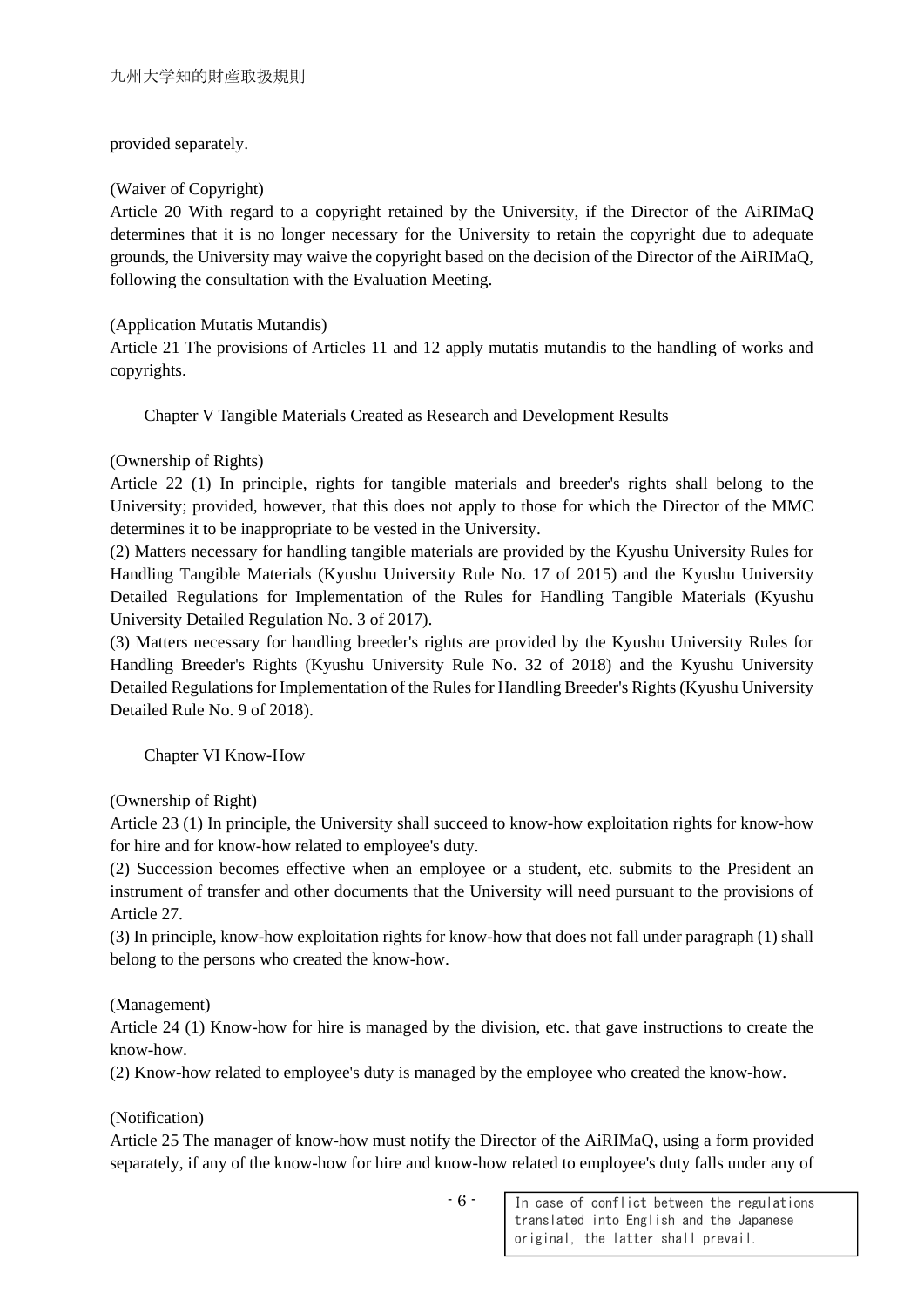the following items:

(i) if the manager seeks to take such action as granting a license for the know-how to a party outside the University;

(ii) if the manager is requested by a party outside the University to take such action as granting a license for the know-how; or

(iii) if the know-how becomes relevant to any intellectual property that belongs to the University.

(Decision on Succession to Know-How Exploitation Rights)

Article 26 (1) If the Director of the AiRIMaQ receives the notification referred to in the preceding Article with regard to know-how, the Director shall consult the Evaluation Meeting as to whether or not the University needs to succeed to the know-how exploitation right for the know-how.

(2) If the Evaluation Meeting is consulted as referred to in the preceding paragraph, it shall promptly deliberate on the succession to the know-how exploitation right according to the criteria provided separately by the Evaluation Meeting, and report the result of the deliberation to the Director of the AiRIMaQ.

(3) The Director of the AiRIMaQ shall promptly decide on the succession to the know-how exploitation right while paying respect to the report referred to in the preceding paragraph, and give notice of the decision to the person who made the notification of the know-how.

(Procedure for Transfer to University)

Article 27 If the University succeeds to the know-how exploitation right pursuant to the preceding Article, an employee, etc. must promptly submit to the President an instrument of transfer and other documents that the University will need, using forms provided separately.

(Waiver of Know-How Exploitation Right)

Article 28 With regard to a know-how exploitation right retained by the University, if the Director of the AiRIMaQ determines that it is no longer necessary for the University to retain the know-how exploitation right due to adequate grounds, the University may waive the know-how exploitation right based on the decision of the Director of the AiRIMaQ, following the consultation with the Evaluation Meeting.

(Application Mutatis Mutandis)

Article 29 The provisions of Articles 11 and 12 apply mutatis mutandis to the handling of know-how and know-how exploitation rights.

Chapter VII Clinical Trial Data

#### (Handling)

Article 30 Matters necessary for handling clinical trial data are provided by the Kyushu University Rules for Handling Clinical Trial Data (Kyushu University Rule No. 79 of 2018) and the Kyushu University Detailed Regulations for Implementation of the Rules for Handling Clinical Trial Data (Kyushu University Detailed Regulation No. 25 of 2018).

Chapter VIII Others

(Technology Transfer)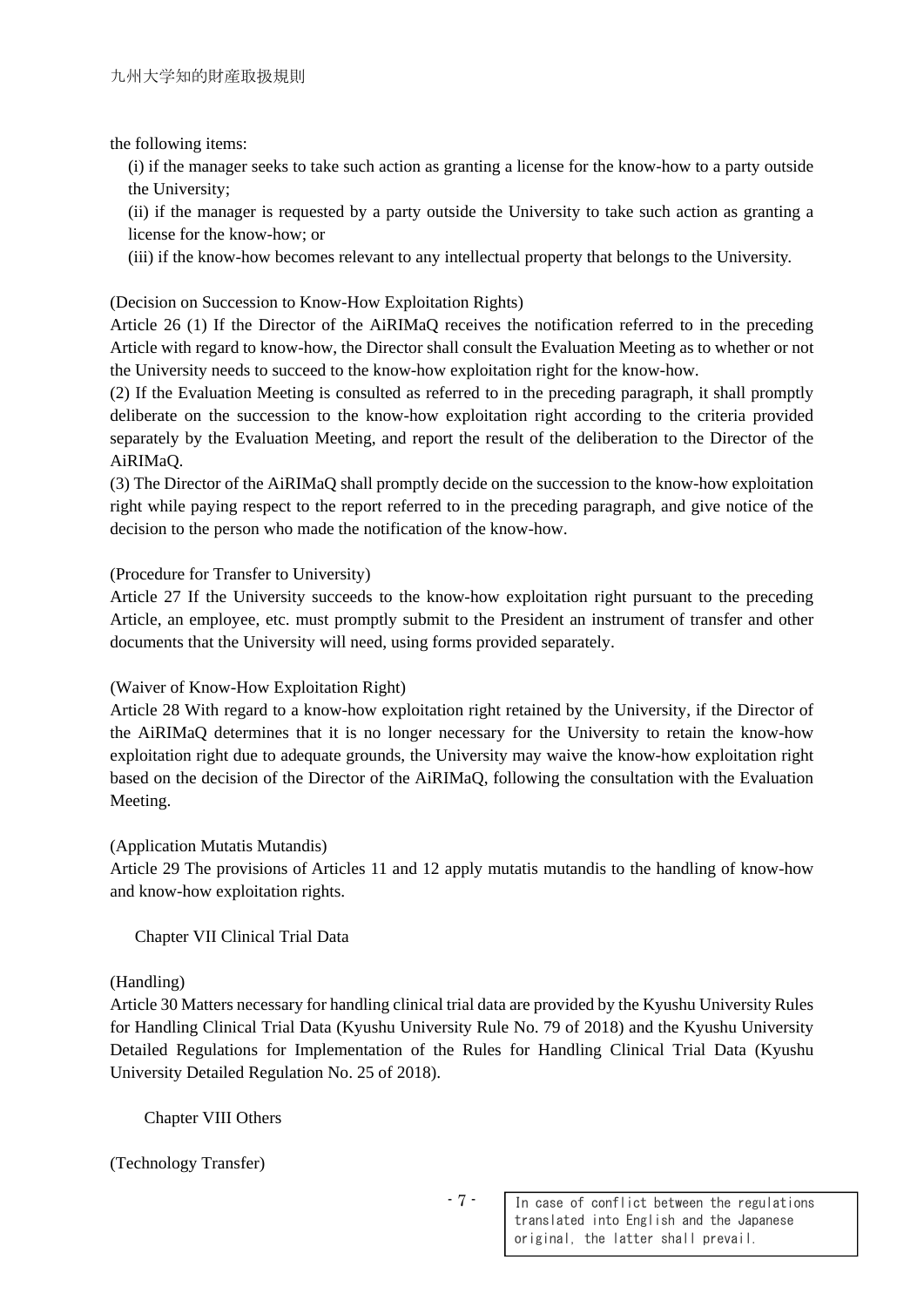Article 31 (1) With regard to intellectual property retained by the University, if the University determines that the intellectual property will be effectively used in society in a proper and legitimate manner through a technology transfer to a private organization, etc., the University conducts the technology transfer after concluding a technology transfer agreement which provides for necessary terms and conditions with the private organization, etc.

(2) The University conducts a technology transfer of intellectual property based on the Licensing Policy for Kyushu University Patents (effective as of October 1, 2015).

(3) The University may entrust a technology transfer organization with the whole or part of the technology transfer work for intellectual property retained by the University.

(4) The acquisition, management, and disposition in the case of acquiring shares, etc. in lieu of cash as consideration for licensing, etc. of intellectual property are provided by the Kyushu University Rules for Handling Shares, etc. Acquired as Consideration for Licensing, etc. (Kyushu University Rule No. 124 of 2014).

(5) The provisions of this Article do not apply to tangible materials, breeder's rights or clinical trial data.

#### (Special IP Management Target)

Article 32 (1) Notwithstanding the provisions of these Regulations, the University may, upon an application of an employee, recognize a research project or organization that is specially allowed to handle intellectual property (excluding tangible materials and breeder's rights, and clinical trial data) (hereinafter referred to as a "Special IP Management Target").

(2) Necessary matters relevant to a Special IP Management Target are provided separately.

(Handling of Intellectual Property Created by Students, etc.)

Article 33 (1) In principle, intellectual property (excluding tangible materials and breeder's rights, and clinical trial data) created by a student, etc. belongs to the student, etc.

(2) Notwithstanding the provisions of the preceding paragraph, the handling of intellectual property (excluding tangible materials and breeder's rights, and clinical trial data) created by a student, etc. in joint research or any other similar activities is provided by the Kyushu University Regulations for Joint Research (Kyushu University Regulation No. 94 of 2004) and other relevant regulations and rules.

(Filing of an Objection)

Article 34 (1) If an employee has an objection to the handling of intellectual property (excluding tangible materials and breeder's rights, and clinical trial data) created thereby, the employee may file an objection with the Director of the AiRIMaQ, using a form provided separately, within 30 days from the date following the date on which the University issues the notice of the decision on the handling.

(2) If the Director of the AiRIMaQ receives the filing of an objection under the provisions of the preceding paragraph, the Director must promptly decide how to handle the objection, following the discussion at the Academic Research and Industrial Collaboration Management Strategic Committee, and give notice of the decision to the employee filing the objection.

(3) An employee who has filed an objection pursuant to the provisions of paragraph (1) may not file an appeal against the decision.

(4) Any objection regarding tangible materials or breeder's right which falls within the scope of intellectual property must be filed with the Director of the MMC, and the handling thereof is provided by the Kyushu University Rules for Handling Tangible Materials (Kyushu University Rule No. 17 of 2015).

(5) Any objection regarding clinical trial data which falls within the scope of intellectual property must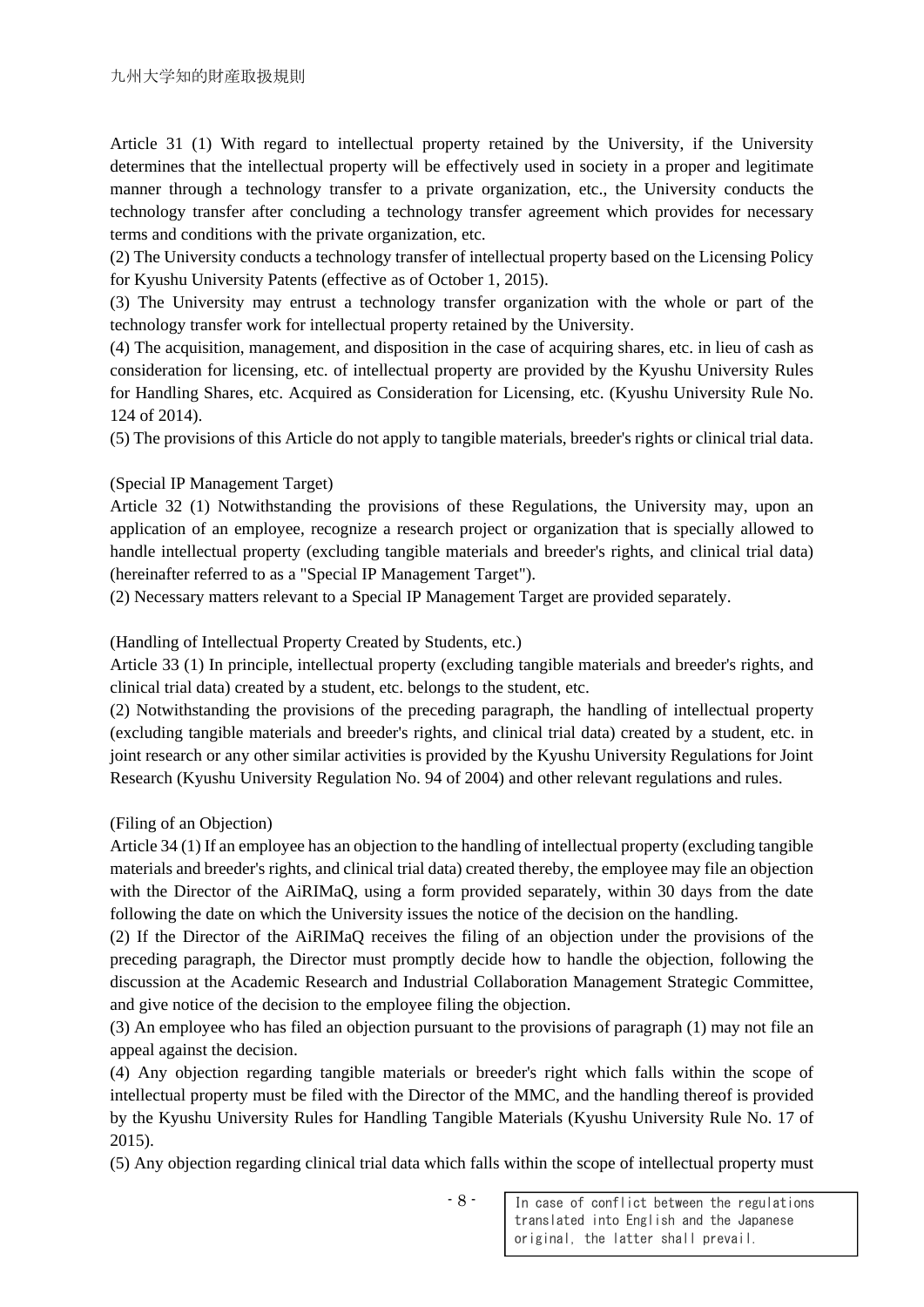be filed with the Director of the Hospital, and the handling thereof is provided by the Kyushu University Rules for Handling Clinical Trial Data (Kyushu University Rule No. 79 of 2018).

# (Confidentiality)

Article 35 All persons who are involved in the handling of intellectual property created by employees shall have a duty to keep confidential the details of the intellectual property and any other matters relevant to the intellectual property during the period until when the intellectual property becomes publicly known, including the period after they leave their current divisions.

# (Miscellaneous Provisions)

Article 36 Beyond what is provided in these Regulations, necessary matters concerning the handling of intellectual property created by employees are provided separately; provided, however, that if it is difficult for intellectual property to be governed by the separate provisions, the Director of the AiRIMaQ and the Director of the MMC or the Director of the Hospital shall discuss and decide on the matters whenever such situation arises.

Supplementary Provisions These Regulations come into effect as of April 1, 2004.

Supplementary Provisions (Kyushu University Regulation No. 115 of 2006) These Regulations come into effect as of April 1, 2007.

Supplementary Provisions (Kyushu University Regulation No. 69 of 2010) These Regulations come into effect as of December 1, 2010.

Supplementary Provisions (Kyushu University Regulation No. 149 of 2010) These Regulations come into effect as of April 1, 2011.

Supplementary Provisions (Kyushu University Regulation No. 47 of 2011) These Regulations come into effect as of October 1, 2011.

Supplementary Provisions (Kyushu University Regulation No. 79 of 2011) These Regulations come into effect as of April 1, 2012.

Supplementary Provisions (Kyushu University Regulation No. 88 of 2012) These Regulations come into effect as of April 1, 2013.

Supplementary Provisions (Kyushu University Regulation No. 26 of 2013)

These Regulations come into effect as of September 1, 2013; provided, however, that the following amendment provisions come into effect as of October 1, 2013:

(i) the part of the amendment provisions in Article 15 which pertains to trademarks and trademark rights; and

(ii) the amendment provisions to amend "Chapter III" as "Chapter IV," the amendment provisions to amend "Chapter IV" as "Chapter V," and the amendment provisions to amend "Chapter V" as "Chapter VI."